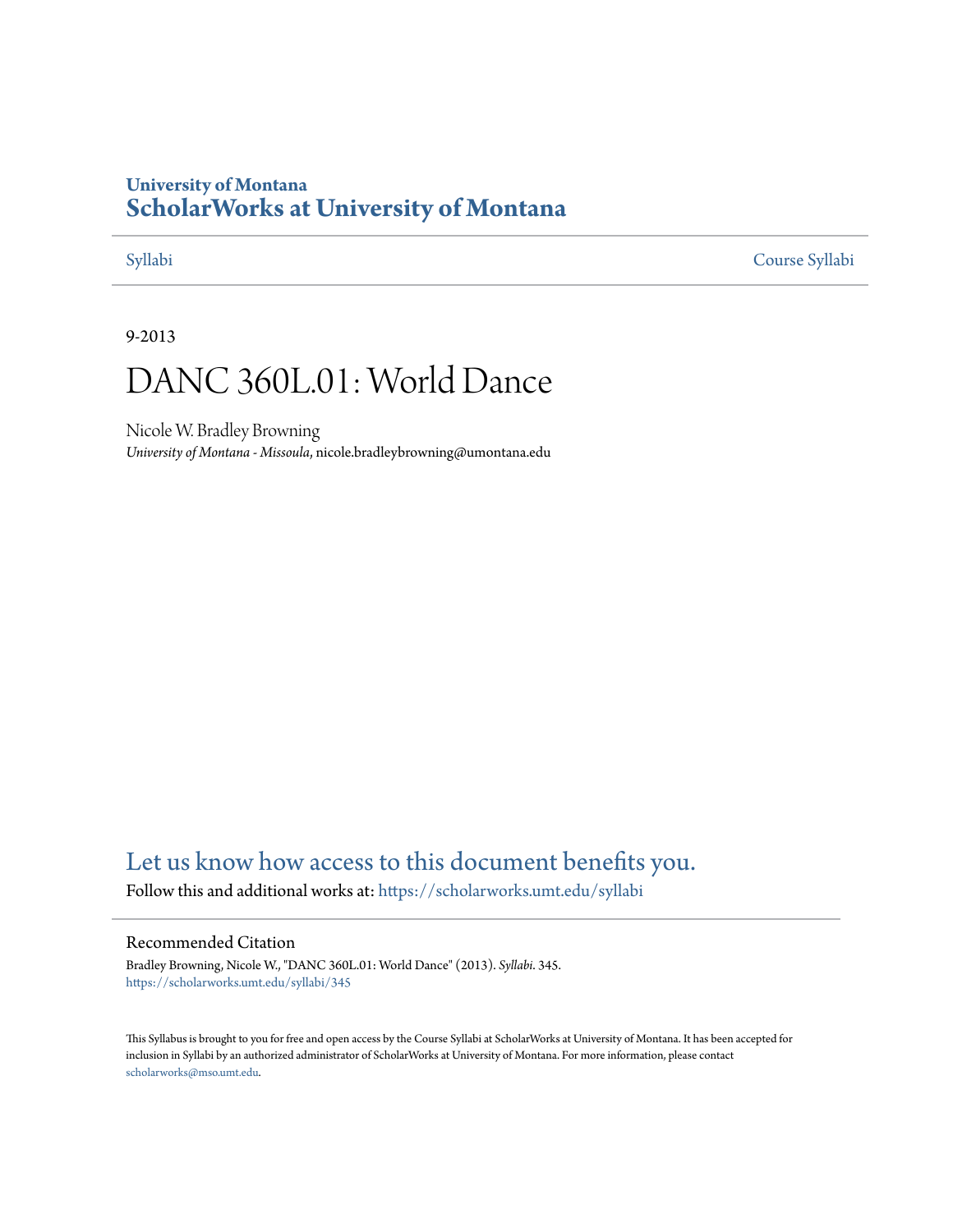#### **DANC 360L World Dance**

### University of Montana School of Theatre and Dance T/R 9:10-10:30 AM PARTV 005 Autumn 2013

Instructor: Professor Nicole Bradley Browning Office: PAR/TV 185, x2682 Email: nicole .bradleybrowning@umontana.edu Hours: M/W: 10:40-11:40, T: 10:45-11:45

#### COURSE DESCRIPTION

The study of dance, a universal art found in all human societies, is reflective of cultural history, aesthetics and belief systems. To more completely comprehend dance of diverse cultures, students will study the societies and time periods from which the dances evolved. Through this investigation, students will better understand dance as: an emblem of cultural identity, social order, power and gender-specific behavior; an expression of religious worship and/and or ritual; a classical art form; and as a medium for personal expression in western and non-westem cultures.

#### COURSE OBJECTIVES

- 1. To enhance one's understanding of the various political, social and sacred functions of dance cross culturally and through specific time periods.
- 2. To increase one' knowledge of history and events relative to the development of dance in western and non-westem cultures.
- 3. To provide emerging dance artists with sources of inspiration which exemplify physical, intellectual and emotional qualities of dance.
- 4. To introduce and exercise scholarly practices in dance including: research, synthesis and writing.

#### INSTRUCTIONAL METHODS

This course stimulates active learning through movement, lecture, discussion, reading, research, writing, dance viewing and presentations.

#### RECOMMENDED TEXT

Gerald, Jonas. Dancing: The Pleasure. Power, and Art of Movement

Albright and Dils. Moving History/Dancing Cultures: A Dance History Reader

Selections from these texts will be available for assigned readings on Moodle, as will additional reading materials. It is each student's responsibility to access online readings. Additional articles may be made available in the form of class handouts. Students are required to take notes for this course albeit electronically or via hardcopy.

#### COURSE REQUIREMENTS

- 1. Attendance, participation in class discussion and completion of reading assignments and quizzes at the discretion of the instructor.
- 2. It is expected that students view as much "live" dance as possible. Students are required to attend 3 performances.
- 3. A midterm and final exam will test assimilation and understanding of material assigned through readings and lecture. Generally this exam is designed as a take-home exam, available on Moodle. Questions may include: factual information, historical analysis and cultural interpretation.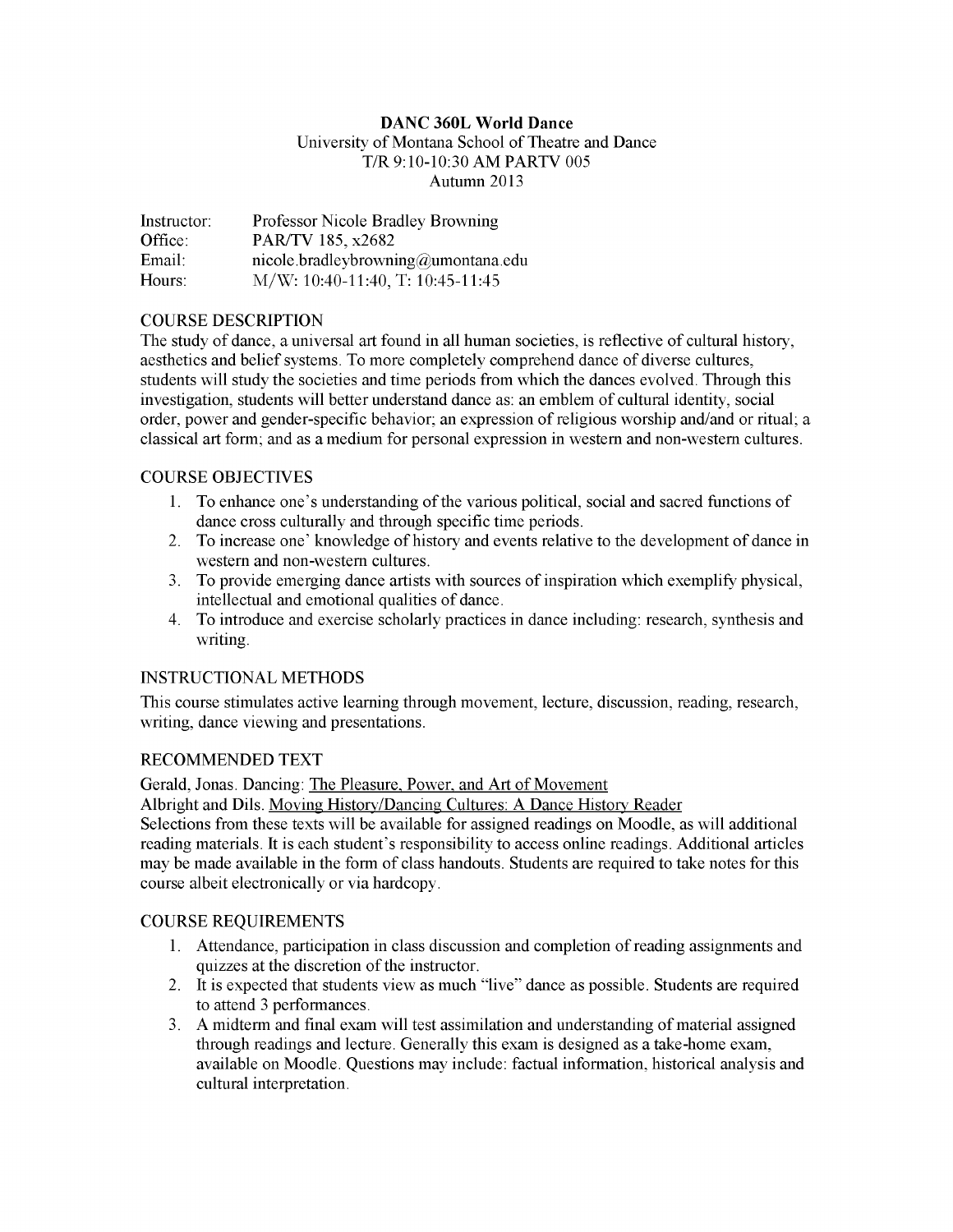- 4. A final project and paper are required on a subject approved by the instructor. To aid the research process, each week (for a period of three weeks) a three-page paper summarizing progress, materials gathered and creative thoughts on the subject will be submitted. The three-page papers must include at least 3 separate sources that can range from books and magazines, on-line journals and films to interviews, videos, paintings and sculptures. Students are required to use books as resources for this study. Strict attention must be given to quotes and footnotes for each progress paper. These progress papers will be submitted electronically to the instructor. A final project honoring a culture is a critical part of the research project. This practicum part of the project may involve students choreographing and/or performing a dance or leading the class through a choreographed group dance that exemplifies and teaches about the culture through the basic elements of movement: body, space, time and energy. The first progress report will be submitted to the instructor for research subject approval and evidence of support materials, a peer will review the second, and the third will be submitted to the instructor for grade. If the student is seeking an Area of Permissive Specialized Competency in Dance, then this final project MUST research a dance of Native American culture.
	- 5. Information Literacy: As part of this course, students are provided the opportunity to receive a special topics course at the Mansfield Library that introduces the responsibility of contemporary university students to thoughtfully discriminate information relative to her/his research in academia and in this case, dance. The Association of College and Research Libraries' (ACRL) Information Literacy Competency Standards for Higher Education provide a set of information literacy standards, performance indicators, and outcomes that serve as the basis for assisting learners to master content and extend their investigations, to become more self-directed, and to assume greater control over their own learning.

#### 6. GRADING

• Attendance, class participation (in discussion and movement exploration!), quizzes 25%

• Attendance to Dance Concerts

15%

• Midterm Exam

10%

• Progress Reports (3)

15%

• Final Project and Paper

30%

• Final Exam

10%

\* Important note: Two absences are permitted during the semester. Each additional absence warrants a lowering of your grade 1/3 letter point (i.e. A becomes A-).

#### **Academic Misconduct and the Student Conduct Code**

All students must practice academic honesty. Academic misconduct is subject to an academic penalty by the course instructor and/or disciplinary sanction by the University. All students need to be familiar with the Student Conduct Code. The Code is available for review online at http://life.um t.edu/vpsa/student conduct.php.